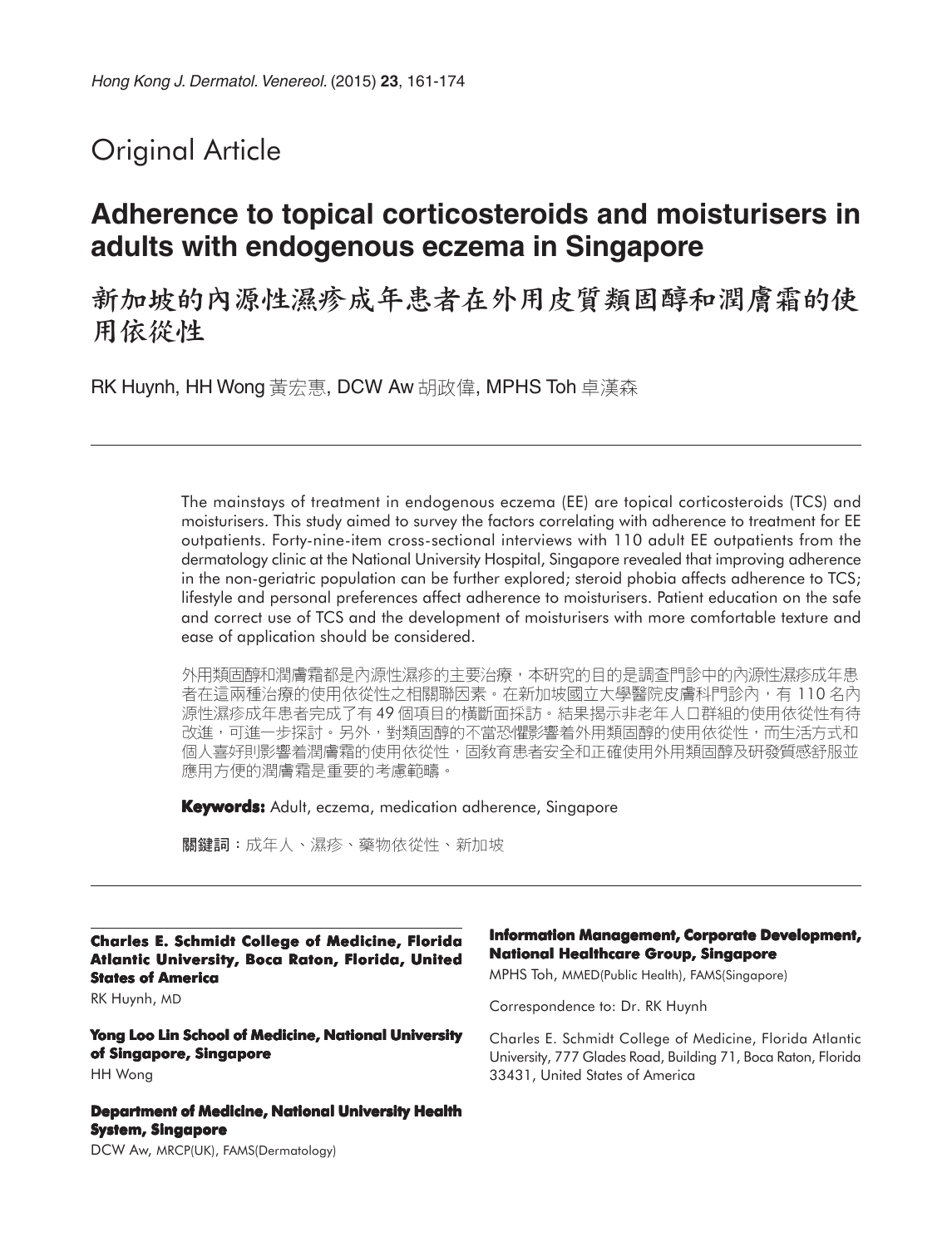# **Introduction**

Endogenous eczema (EE) is a chronic skin condition that may be endogenous and not related to external stimuli.<sup>1</sup> Subsets include atopic eczema (AE), xerotic eczema, hand and foot eczema. EE as a whole presents a significant disease burden in Singapore, where 67% of all eczema cases seen at a tertiary dermatological referral centre were endogenous in nature.2 Also, the prevalence of EE in Singapore increased from 31% to 67% between 1973 and 1990.2

The principles of care for EE are similar to AE and typically involve a topical corticosteroid (TCS) and moisturiser. Long-term therapeutic aims include prompt management of acute exacerbations, maintenance of remission by pro-active measures, and monitoring of adherence to therapy. TCS is used for rapid resolution of AE during acute flares and might also be used in conjunction with moisturisers for long-term maintenance to prevent recurrent flares.3,4 Other treatments such as topical calcineurin inhibitors, oral antihistamines, phototherapy and oral immunosuppressants may be indicated or given together with the usual treatments when required.3,4

There are few studies on EE, and there is no published data on adherence to topical therapy in EE. Research is lacking in studying nonadherence in dermatology.5 A 20-year review on adherence in dermatology concluded that difficulty in measuring adherence to topical therapy among dermatology patients led to the paucity of such publications.6 The available studies generally showed low adherence rates to treatment<sup>5-9</sup> and demonstrated a link between poor adherence to topical treatment and poor treatment outcomes,<sup>10-12</sup> highlighting the importance of this issue.<sup>13-15</sup>

In patients with AE, fear of TCS is being increasingly recognised,  $16,17$  and has been demonstrated to be linked with poor compliance to TCS therapy.<sup>16</sup> Many authors concluded that patient and parental education can lead to improved compliance and clinical outcomes for treating paediatric AE.13,18-20 Studies have sought

to characterise barriers to adherence in paediatric AE patients by surveying their caregivers, some of which include concerns about the time-consuming nature of applying topical treatments, cost and safety of the prescribed medications.<sup>21,22</sup> Our study focuses on adherence and factors affecting adherence to treatment in adult patients with EE to address the paucity of data in this area.

# **Materials and methods**

## *Study design*

This was a cross-sectional study whereby information on the severity and nature of eczema was obtained followed by an intervieweradministered questionnaire in either the English or Chinese language.

There were two trained interviewers and all questionnaires were checked for completeness.

## *Study population*

One hundred and twenty-four consecutive adults aged 21 years old and over with pre-existing EE were recruited over the course of seven weeks in 2012 from the dermatology clinic of the National University Hospital. The institutional Ethics Committee approved the study (ref. no. 2012/ 00102, National Healthcare Group Domain Specific Review Board). A verbal informed consent was obtained from all participants, as the study was of minimal risk and involved no recording of identifiable information.

The study excluded patients with a) seborrhoeic eczema because it usually does not require longterm therapy; and b) venous eczema because it is attributable to chronic venous insufficiency, a potentially reversible cause.

There were 14 non-responders of which 10 declined participation in the survey and four were unable to communicate adequately.

### *Study instruments*

The attending dermatologists specified the nature of eczema and graded its severity using the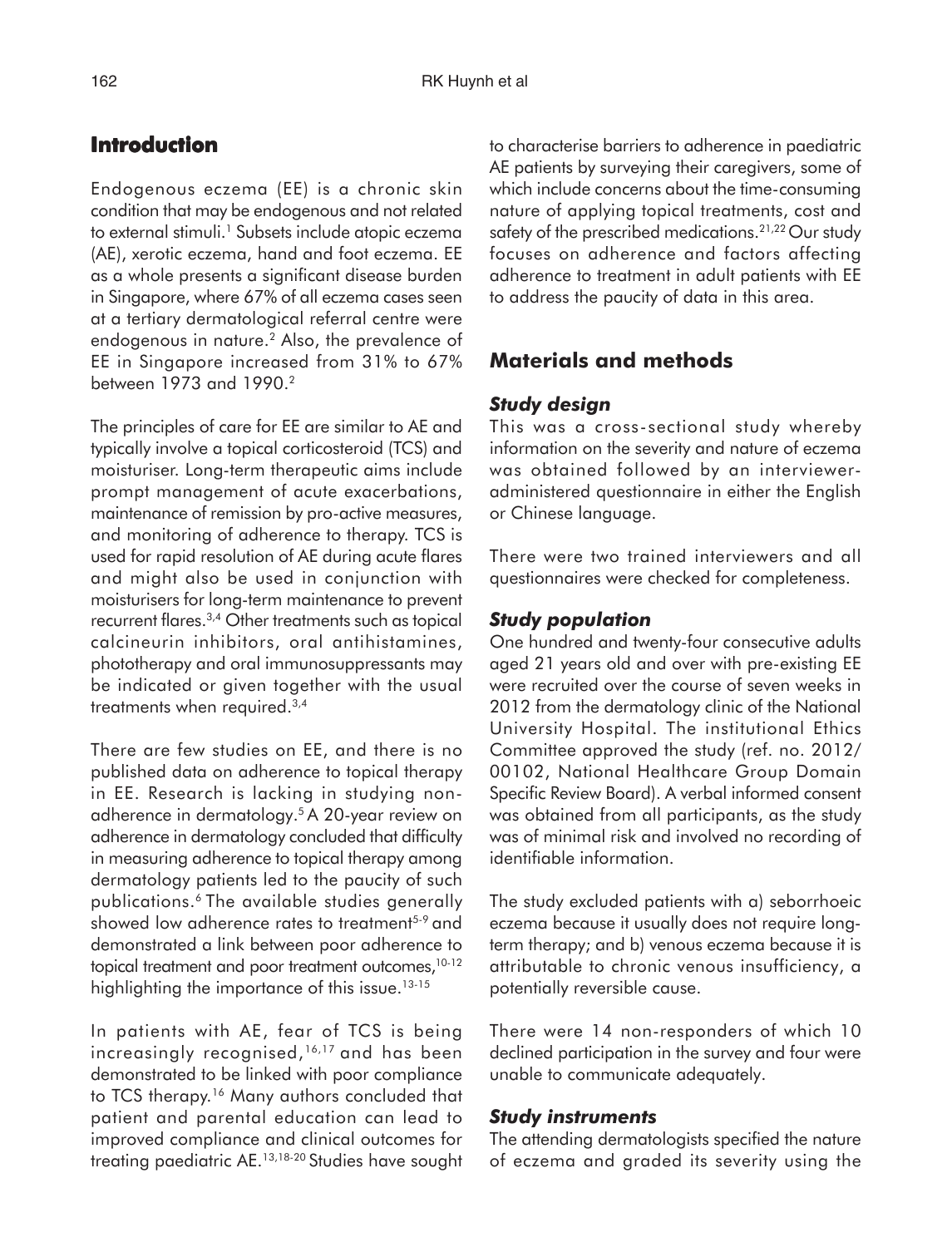Investigator's Global Assessment (IGA) scale during the consultation.

Investigator's Global Assessment grades the disease from clear, almost clear, mild, moderate, severe to very severe disease on a scale of 0 to 5.<sup>23</sup>

The 10-item Dermatology Life Quality Index (DLQI) developed and validated by Finlay and Khan was used to assess quality of life  $(QoL).<sup>24</sup>$ The DLQI score is calculated by summing the scores of its 10 questions. The maximum score is 30 and the minimum is 0. The scores represent the effect of the skin disease, in this study EE, on the QoL. A score of 0-1 indicates that there is no effect at all on the patient's life, 2-5 a small effect, 6-10 a moderate effect, 11-20 a very large effect and 21-30 an extremely large effect. It can be analysed under six different domains, namely symptoms and feelings, daily activities, leisure, work and school, personal relationships, and treatment.

Twenty-one items on demographics and medical details were obtained from the patients (Appendix 1).

### *Data analysis*

Data was processed using Microsoft Excel XL and Predictive Analytics Software version 18. The Pearson's chi-squared test was used to compare proportional data. A probability (p) <0.05 was considered statistically significant.

## **Results**

The questionnaires of 110 participants were analysed.

## *Characteristics of study population (Table 1)*

There was a slight male predominance (58.2%), mainly Chinese (86.4%), and the median age was 56 (range of 21-79).

The majority of the patients had non-specific EE (37.3%) and AE (36.4%); followed by xerotic eczema (20.0%), and then palmoplantar eczema (4.5%), dyshidrotic eczema (0.9%), and prurigo nodularis (0.9%). At the point of the survey, most patients had mild eczema (44.5%). Almost all patients were using TCS (98.2%) and moisturiser (90.9%).

**Table 1.** Characteristics of outpatients with EE (n=110)

| Variable                   | No. (%)       |
|----------------------------|---------------|
| Gender                     |               |
| Male                       | 64 (58.2)     |
| Female                     | 46 (41.8)     |
| Age group                  |               |
| Median (range)             | 55.50 (21-79) |
| 21-29                      | 22 (20.0)     |
| 30-39                      | 10(9.1)       |
| 40-49                      | 14 (12.7)     |
| 50-59                      | 19 (17.3)     |
| 60-69                      | 19 (17.3)     |
| 70-79                      | 26 (23.6)     |
| Ethnic group               |               |
| Chinese                    | 95 (86.4)     |
| Malay                      | 6(5.5)        |
| Indian                     | 5(4.5)        |
| Others                     | 4(3.6)        |
| Type of endogenous eczema  |               |
| Non-specific endogenous    | 41 (37.3)     |
| Atopic                     | 40 (36.4)     |
| Xerotic                    | 22 (20.0)     |
| Palmoplantar               | 5(4.5)        |
| Dyshidrotic                | 1(0.9)        |
| Prurigo nodularis          | 1(0.9)        |
| Severity of eczema (IGA)   |               |
| Clear (0)                  | 8(7.3)        |
| Almost clear (1)           | 17(15.5)      |
| Mild $(2)$                 | 49 (44.5)     |
| Moderate (3)               | 27(24.5)      |
| Severe (4)                 | 9(8.2)        |
| Application of TCS         |               |
| Yes                        | 108 (98.2)    |
| Application of moisturiser |               |
| Yes                        | 100 (90.9)    |

EE, Endogenous Eczema; TCS, Topical Corticosteroid; IGA, Investigators' Global Assessment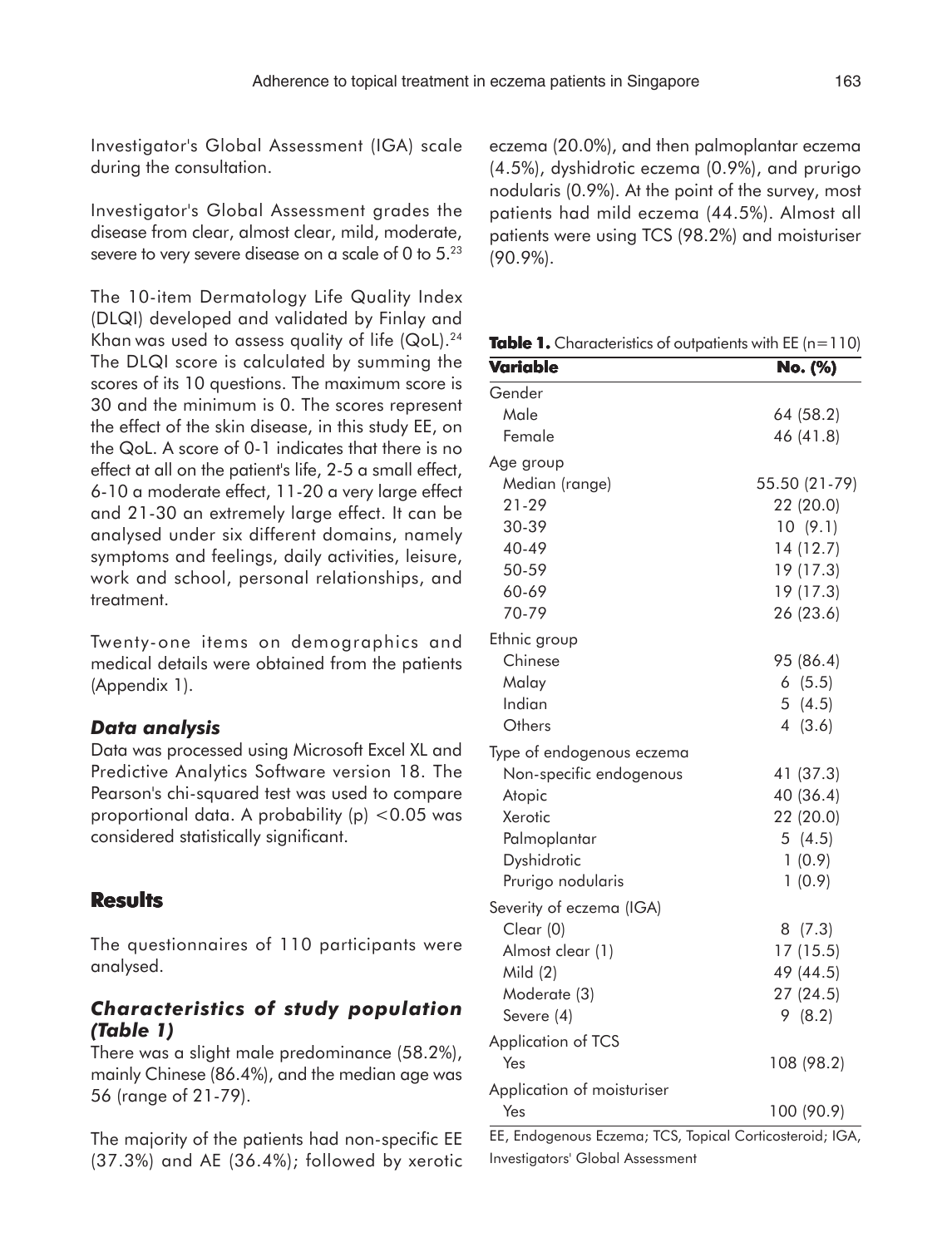# *Adherence and barriers to adherence*

*Adherence and barriers to adherence to TCS* (n=108) (Table 2).

More than half of the patients (54.6%) stopped applying TCS upon subjective improvement of their skin, while 43.5% even forgot to apply TCS. Carelessness was defined as not applying the cream over all lesional areas or laziness to apply TCS. This was identified in 30.6% of participants, most of whom were careless once a week/month (87.9%).

The most commonly cited barriers to adherence were concerns about side-effects of TCS (36.1%), and not finding it useful in managing eczema (27.8%).

*Adherence and barriers to adherence to moisturiser (n=100) (Table 2).*

While the ideal frequency of application of moisturiser varies according to patients' preference and skin condition, as well as doctors' knowledge, preference, and clinical experience, we routinely recommend a minimum standard of twice daily application. Using this criterion, slightly more than half of the patients had inadequate application of moisturiser (52.0%). Close to half of the patients even forgot to apply moisturiser (46.0%). Onethird of the patients stopped applying moisturiser upon subjective improvement. Less than one-third of the patients applied moisturiser infrequently (24.0%), usually using it once a week/month (79.2%). Most patients (88.0%) used moisturiser after a shower and at bedtime when it was most convenient.

The most commonly cited barriers to adherence were feeling of discomfort on the skin (27.0%), not finding it useful in managing eczema (23.0%) and cost deterring them from using it (23.0%).

# *Factors affecting adherence (Table 3 and Table 4)*

The non-geriatric population was more likely to forget to use TCS (52.1% vs. 25.7%, *p*=0.010) and more likely to have inadequate application of moisturiser (59.1% vs. 38.2%, *p*=0.048). Despite not reaching statistical significance, the non-geriatric population was less adherent for all other items measuring adherence. Those with xerotic eczema were more likely to have adequate application of moisturiser (20.0% vs. 60.0%, *p*=0.001). Those without chronic medical problems were more likely to forget to use TCS (56.5% vs. 33.9%, *p*=0.019).

The proportion of those who stopped applying TCS upon subjective improvement was higher in those with educational qualifications of secondary school or above (64.1% vs. 32.0%, *p*=0.010), those who were familiar with TCS (63.8% vs. 38. 5%, *p*=0.011) and those who were concerned about its side effects (74.4% vs. 43.5%, *p*=0.002).

The proportion of those who stopped applying moisturiser upon subjective improvement was higher in males (43.1% vs. 19.0%, *p*=0.012), those who complained of discomfort from TCS (55.6% vs. 24.7%, *p*=0.014) and those who felt that it was too time-consuming (54.5% vs. 26.9%, *p*=0.015).

No statistically significant relationship was noticed between severity of EE, concurrent skin condition(s), family history of EE, previous consultation with other doctors, paying status, number of consultations and adherence to TCS or moisturiser.

# *Adherence, barriers to adherence and QoL (Table 5)*

There was no statistical correlation between QoL and adherence, with the exception of those with poor compliance with TCS (9.1% vs. 90.9%, *p*=0.029).

The proportion of those affected by EE increased in those who complained of skin discomfort from TCS (96.3% vs. 71.6%, *p*=0.008), those who had decreased compliance due to concerns about side effects of TCS (89.7% vs. 71.0%, *p*=0.025), and those who found it time-consuming to apply a moisturiser (100.0% vs.71.8%, *p*=0.005).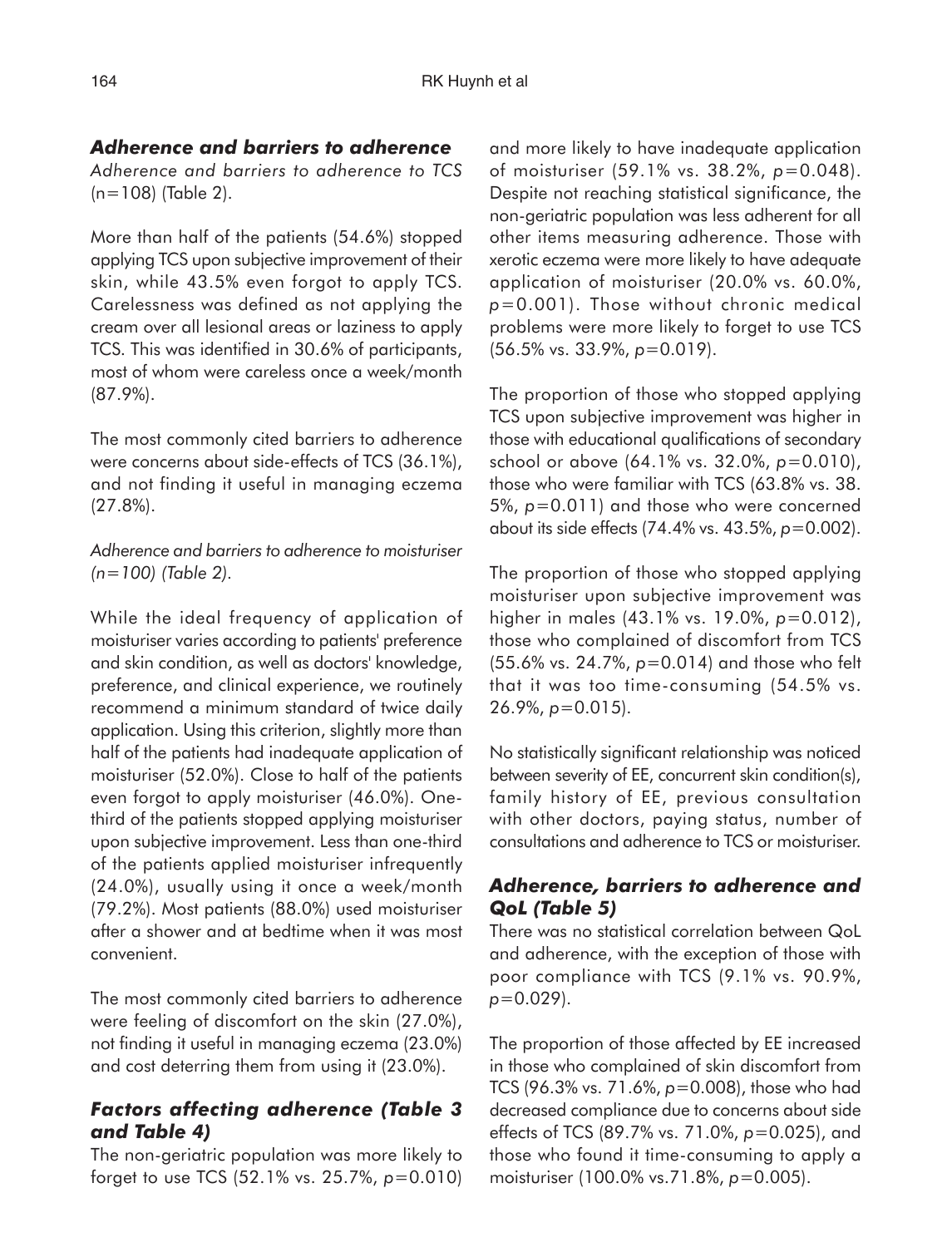# **Discussion**

# *Achieving adherence in the nongeriatric population*

The younger patients (below 55 years) had lower adherence for all variables, to both TCS and moisturisers reaching statistical significance in forgetting to use TCS and inadequate frequency of moisturiser use. A worldwide observational study showed that poor adherence to acne treatment was correlated with young age.25 Our study appears to be the first to demonstrate a similar age-adherence correlation in EE patients.

**Table 2.** Adherence and barriers to adherence to TCS and moisturiser

|                                                                   | <b>TCS</b><br>$n = 108$ | <b>Moisturiser</b><br>$n = 100$ |
|-------------------------------------------------------------------|-------------------------|---------------------------------|
|                                                                   | No. (%)                 | No. (%)                         |
| <b>Variable</b>                                                   |                         |                                 |
| <b>Adherence</b>                                                  |                         |                                 |
| Forget                                                            |                         |                                 |
| Yes                                                               | 47 (43.5)               | 46 (46.0)                       |
| No                                                                | 61(56.5)                | 54 (54.0)                       |
| Careless                                                          |                         |                                 |
| Yes, every time                                                   | 5(4.6)                  | 5(5.0)                          |
| Yes, once a week                                                  | 12(11.1)                | 6(6.0)                          |
| Yes, once a month                                                 | 16(14.8)                | 13(13.0)                        |
| No                                                                | 75 (69.4)               | 76 (76.0)                       |
| Stop                                                              |                         |                                 |
| Yes                                                               | 59 (54.6)               | 33 (33.0)                       |
| No                                                                | 49 (45.4)               | 67 (67.0)                       |
| Frequency of application                                          |                         |                                 |
| Inadequate                                                        | <b>NA</b>               | 52 (52.0)                       |
| Adequate                                                          |                         | 48 (48.0)                       |
| Time of application                                               |                         |                                 |
| Undesirable                                                       | <b>NA</b>               | 12(12.0)                        |
| Desirable                                                         |                         | 88 (88.0)                       |
| <b>Barriers to adherence</b>                                      |                         |                                 |
| It is uncomfortable on your skin                                  |                         |                                 |
| Neutral/disagree/strongly disagree                                | 81 (75.0)               | 73 (73.0)                       |
| Agree/strongly agree                                              | 27(25.0)                | 27(27.0)                        |
| The cost deters you from using it                                 |                         |                                 |
| Neutral/disagree/strongly disagree                                | 87 (80.6)               | 77 (77.0)                       |
| Agree/strongly agree                                              | 21(19.4)                | 23 (23.0)                       |
| Too much time is required to it                                   |                         |                                 |
| Neutral/disagree/strongly disagree                                | 83 (76.9)               | 78 (78.0)                       |
| Agree/strongly agree                                              | 25(23.1)                | 22 (22.0)                       |
| You do not find the it useful in managing eczema                  |                         |                                 |
| Neutral/disagree/strongly disagree                                | 78 (72.2)               | 77 (77.0)                       |
| Agree/strongly agree                                              | 30(27.8)                | 23 (23.0)                       |
| Concerns about the side effects decreases your desire to use them |                         |                                 |
| Neutral/disagree/strongly disagree                                | 69 (63.9)               | <b>NA</b>                       |
| Agree/strongly agree                                              | 39(36.1)                |                                 |
|                                                                   |                         |                                 |

TCS, Topical Corticosteroid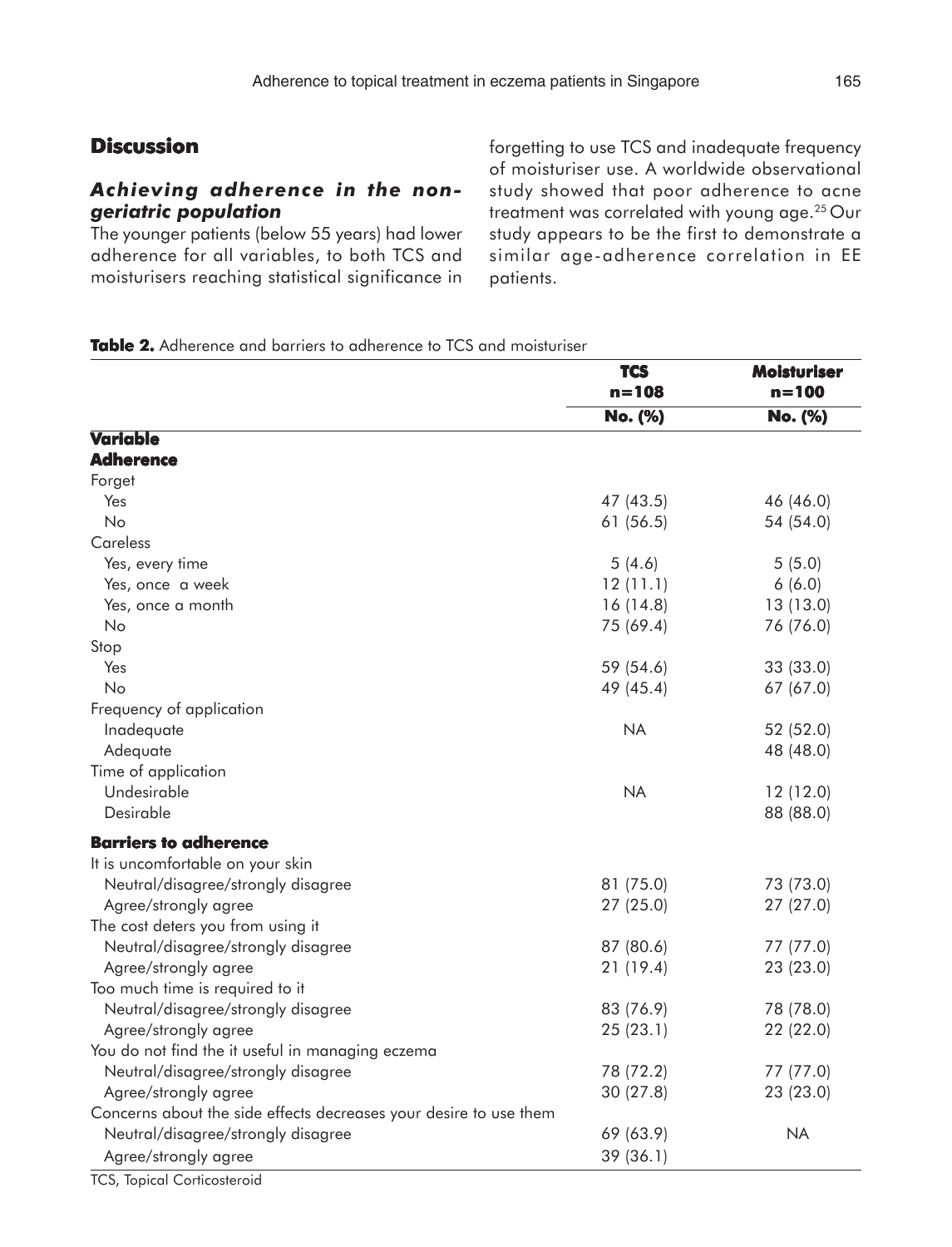|                               |                                                 |         | Use of TCS $(n=108)$                              |         |                                               |         |
|-------------------------------|-------------------------------------------------|---------|---------------------------------------------------|---------|-----------------------------------------------|---------|
|                               | <b>Forget</b><br>No. (%)<br>$n = 47$<br>(43.5%) | p-value | <b>Careless</b><br>No. (%)<br>$n = 33$<br>(30.6%) | p-value | <b>Stop</b><br>No. (%)<br>$n = 59$<br>(54.6%) | p-value |
| <b>Variable</b>               |                                                 |         |                                                   |         |                                               |         |
| <b>Demographics</b>           |                                                 |         |                                                   |         |                                               |         |
| Gender                        |                                                 |         |                                                   |         |                                               |         |
| Males                         | 28 (43.8)                                       | 0.953   | 20 (31.3)                                         | 0.850   | 32(50.0)                                      | 0.244   |
| Females                       | 19(43.2)                                        |         | 13(29.5)                                          |         | 27(61.4)                                      |         |
| Age group                     |                                                 |         |                                                   |         |                                               |         |
| Non-geriatric                 | 38(52.1)                                        | 0.010   | 25 (34.2)                                         | 0.229   | 41 (56.2)                                     | 0.644   |
| Geriatric                     | 9(25.7)                                         |         | 8(22.9)                                           |         | 18(51.4)                                      |         |
| Retirement status             |                                                 |         |                                                   |         |                                               |         |
| Non-retiree                   | 36 (48.6)                                       | 0.113   | 25 (33.8)                                         | 0.282   | 43 (58.1)                                     | 0.284   |
| Retiree                       | 11(32.4)                                        |         | 8(23.5)                                           |         | 16(47.1)                                      |         |
| <b>Educational attainment</b> |                                                 |         |                                                   |         |                                               |         |
| Primary or none               | 10(40.0)                                        | 0.686   | 6(24.0)                                           | 0.417   | 8(32.0)                                       | 0.010   |
| Secondary and above           | 37(44.6)                                        |         | 27 (32.5)                                         |         | 51(61.4)                                      |         |
| Ethnic group                  |                                                 |         |                                                   |         |                                               |         |
| Chinese                       | 41 (44.1)                                       | 0.767   | 29 (31.2)                                         | 0.725   | 52 (55.9)                                     | 0.504   |
| Malay/Indian/Others           | 6(40.0)                                         |         | 4(26.7)                                           |         | 7(46.7)                                       |         |
| Main language spoken          |                                                 |         |                                                   |         |                                               |         |
| English                       | 25 (49.0)                                       | 0.275   | 18 (35.3)                                         | 0.312   | 32(62.7)                                      | 0.109   |
| Chinese/Malay/Tamil           | 22 (38.6)                                       |         | 15(26.3)                                          |         | 27(47.4)                                      |         |
| <b>Medical details</b>        |                                                 |         |                                                   |         |                                               |         |
| Other skin condition          |                                                 |         |                                                   |         |                                               |         |
| Yes                           | 9(42.9)                                         | 0.946   | 7(33.3)                                           | 0.758   | 10(47.6)                                      | 0.472   |
| No                            | 38 (43.7)                                       |         | 26 (29.9)                                         |         | 49 (56.3)                                     |         |
| Chronic medical problem(s)    |                                                 |         |                                                   |         |                                               |         |
| No                            | 26 (56.5)                                       | 0.019   | 14(30.4)                                          | 0.981   | 30(65.2)                                      | 0.057   |
| Yes                           | 21 (33.9)                                       |         | 19 (30.6)                                         |         | 29 (46.8)                                     |         |
| Severity of EE                |                                                 |         |                                                   |         |                                               |         |
| Clear                         | 2(28.6)                                         | 0.647   | 2(28.6)                                           | 0.993   | 6(85.7)                                       | 0.170   |
| Almost clear and mild         | 30(46.2)                                        |         | 20 (30.8)                                         |         | 36(55.4)                                      |         |
| Moderate and severe           | 15(41.7)                                        |         | 11 (30.6)                                         |         | 17(47.2)                                      |         |
| Nature of EE                  |                                                 |         |                                                   |         |                                               |         |
| Xerotic                       | 7(31.8)                                         | 0.215   | 4(18.2)                                           | 0.158   | 9(40.9)                                       | 0.147   |
| Non-Xerotic                   | 40 (46.5)                                       |         | 29 (33.7)                                         |         | 50(58.1)                                      |         |
| Family history of EE          |                                                 |         |                                                   |         |                                               |         |
| Yes                           | 12(38.7)                                        | 0.522   | 13(41.9)                                          | 0.103   | 15(48.4)                                      | 0.408   |
| No                            | 35(45.5)                                        |         | 20 (26.0)                                         |         | 44 (57.1)                                     |         |

Table 3. Relationship between adherence to TCS and other variables

(continued on page 167)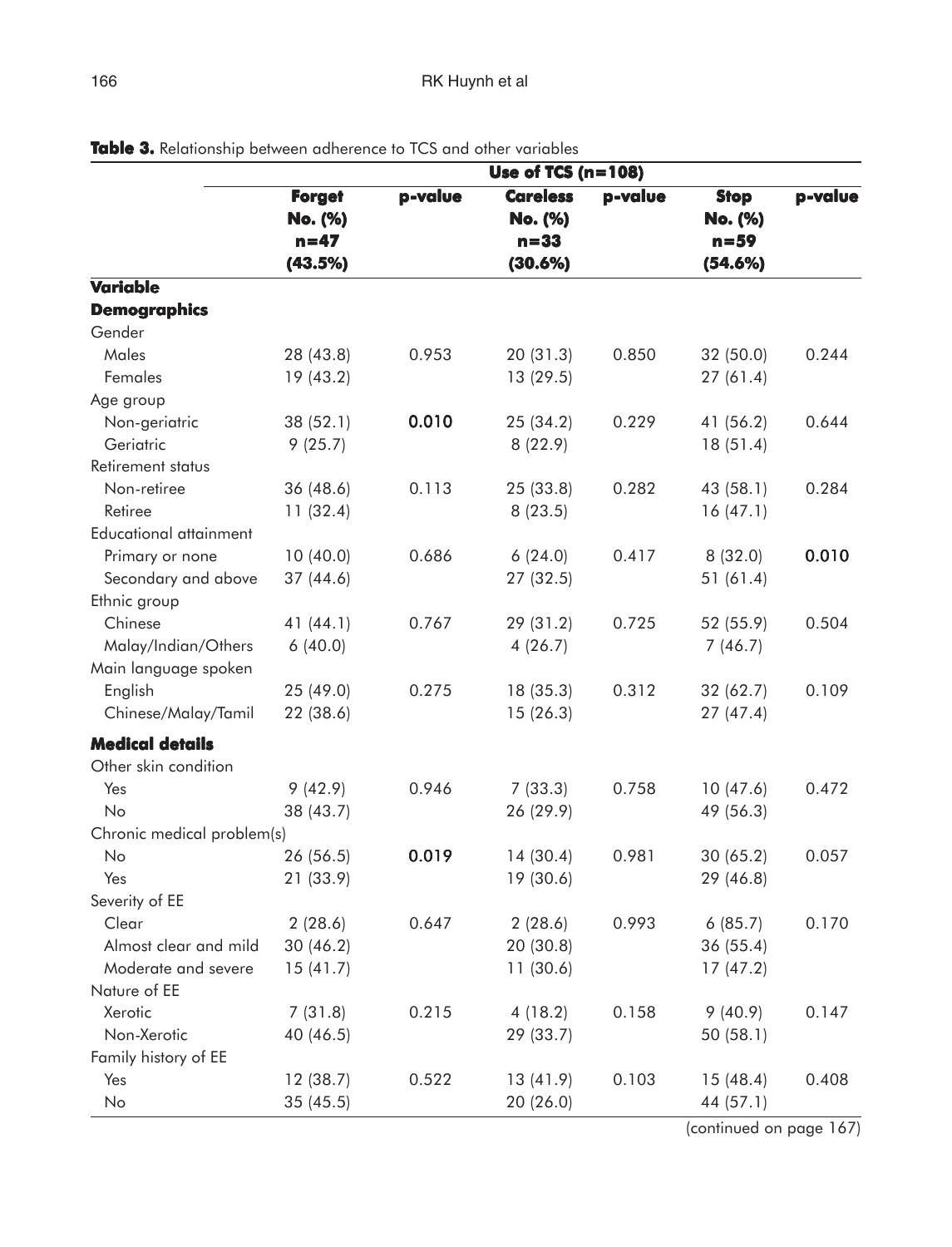|                                                                   |                                                 |         | Use of TCS $(n=108)$                              |         |                                               |         |
|-------------------------------------------------------------------|-------------------------------------------------|---------|---------------------------------------------------|---------|-----------------------------------------------|---------|
|                                                                   | <b>Forget</b><br>No. (%)<br>$n = 47$<br>(43.5%) | p-value | <b>Careless</b><br>No. (%)<br>$n = 33$<br>(30.6%) | p-value | <b>Stop</b><br>No. (%)<br>$n = 59$<br>(54.6%) | p-value |
| <b>Health utilisation</b>                                         |                                                 |         |                                                   |         |                                               |         |
| Consulted other doctors                                           |                                                 |         |                                                   |         |                                               |         |
| Yes                                                               | 27(42.9)                                        | 0.870   | 22 (34.9)                                         | 0.244   | 34(54.0)                                      | 0.870   |
| No                                                                | 20(44.4)                                        |         | 11(24.4)                                          |         | 25(55.6)                                      |         |
| Paying status                                                     |                                                 |         |                                                   |         |                                               |         |
| Private                                                           | 12(50.0)                                        | 0.468   | 6(25.0)                                           | 0.503   | 16(66.7)                                      | 0.179   |
| Subsidised                                                        | 35(41.7)                                        |         | 27(32.1)                                          |         | 43 (51.2)                                     |         |
| Number of consultations                                           |                                                 |         |                                                   |         |                                               |         |
| Less than or equals to 5                                          | 19 (39.6)                                       | 0.461   | 17(35.4)                                          | 0.327   | 27(56.3)                                      | 0.762   |
| More than 5                                                       | 28 (46.7)                                       |         | 16(26.7)                                          |         | 32 (53.3)                                     |         |
|                                                                   |                                                 |         |                                                   |         |                                               |         |
| <b>Knowledge of TCS</b>                                           |                                                 |         |                                                   |         |                                               |         |
| Understand what is a topical steroid                              |                                                 |         |                                                   |         |                                               |         |
| No                                                                | 19(48.7)                                        | 0.413   | 8(20.5)                                           | 0.088   | 15(38.5)                                      | 0.011   |
| Yes                                                               | 28 (40.6)                                       |         | 25(36.2)                                          |         | 44 (63.8)                                     |         |
| TCS is used for inflammation of the skin                          |                                                 |         |                                                   |         |                                               |         |
| N/D/SD                                                            | 22 (46.8)                                       | 0.545   | 13(27.7)                                          | 0.566   | 22(46.5)                                      | 0.152   |
| A/SA                                                              | 25(41.0)                                        |         | 20 (32.8)                                         |         | 37(60.7)                                      |         |
| <b>Barriers to adherence</b>                                      |                                                 |         |                                                   |         |                                               |         |
| It is uncomfortable on your skin                                  |                                                 |         |                                                   |         |                                               |         |
| N/D/SD                                                            | 31(38.3)                                        | 0.057   | 24 (29.6)                                         | 0.717   | 41 (50.6)                                     | 0.147   |
| A/SA                                                              | 16(59.3)                                        |         | 9(33.3)                                           |         | 18 (66.7)                                     |         |
| The cost of the TCS deters you from using it                      |                                                 |         |                                                   |         |                                               |         |
| N/D/SD                                                            | 37(42.5)                                        | 0.673   | 24 (27.6)                                         | 0.173   | 48 (55.2)                                     | 0.818   |
| A/SA                                                              | 10(47.6)                                        |         | 9(42.9)                                           |         | 11(52.4)                                      |         |
| Too much time is required to apply the TCS prescribed             |                                                 |         |                                                   |         |                                               |         |
| N/D/SD                                                            | 34 (41.0)                                       | 0.329   | 23(27.7)                                          | 0.242   | 45 (54.2)                                     | 0.875   |
| A/SA                                                              | 13 (52.0)                                       |         | 10(40.0)                                          |         | 14(56.0)                                      |         |
| You do not find the TCS useful in managing eczema                 |                                                 |         |                                                   |         |                                               |         |
| N/D/SD                                                            | 30(38.5)                                        | 0.087   | 20(25.6)                                          | 0.074   | 45 (57.7)                                     | 0.303   |
| A/SA                                                              | 17(56.7)                                        |         | 13(43.3)                                          |         | 14(46.7)                                      |         |
| Side-effects of TCS deters you from using them                    |                                                 |         |                                                   |         |                                               |         |
| N/D/SD                                                            | 30(43.5)                                        | 0.991   | 17(24.6)                                          | 0.076   | 30(43.5)                                      | 0.002   |
| A/SA                                                              | 17(43.6)                                        |         | 16(41.0)                                          |         | 29 (74.4)                                     |         |
| You prefer other treatments, such as Traditional Chinese Medicine |                                                 |         |                                                   |         |                                               |         |
| N/D/SD                                                            | 42 (43.8)                                       | 0.891   | 31(32.3)                                          | 0.268   | 31(32.3)                                      | 0.268   |
| A/SA                                                              | 5(41.7)                                         |         | 2(16.7)                                           |         | 2(16.7)                                       |         |

| Table 3. Relationship between adherence to TCS and other variables (cont'd) |  |  |
|-----------------------------------------------------------------------------|--|--|
|-----------------------------------------------------------------------------|--|--|

TCS, Topical Corticosteroid; EE, Endogenous Eczema; N/D/SD, Neutral/Disagree/Strongly Disagree; A/SA, Agree/Strongly Agree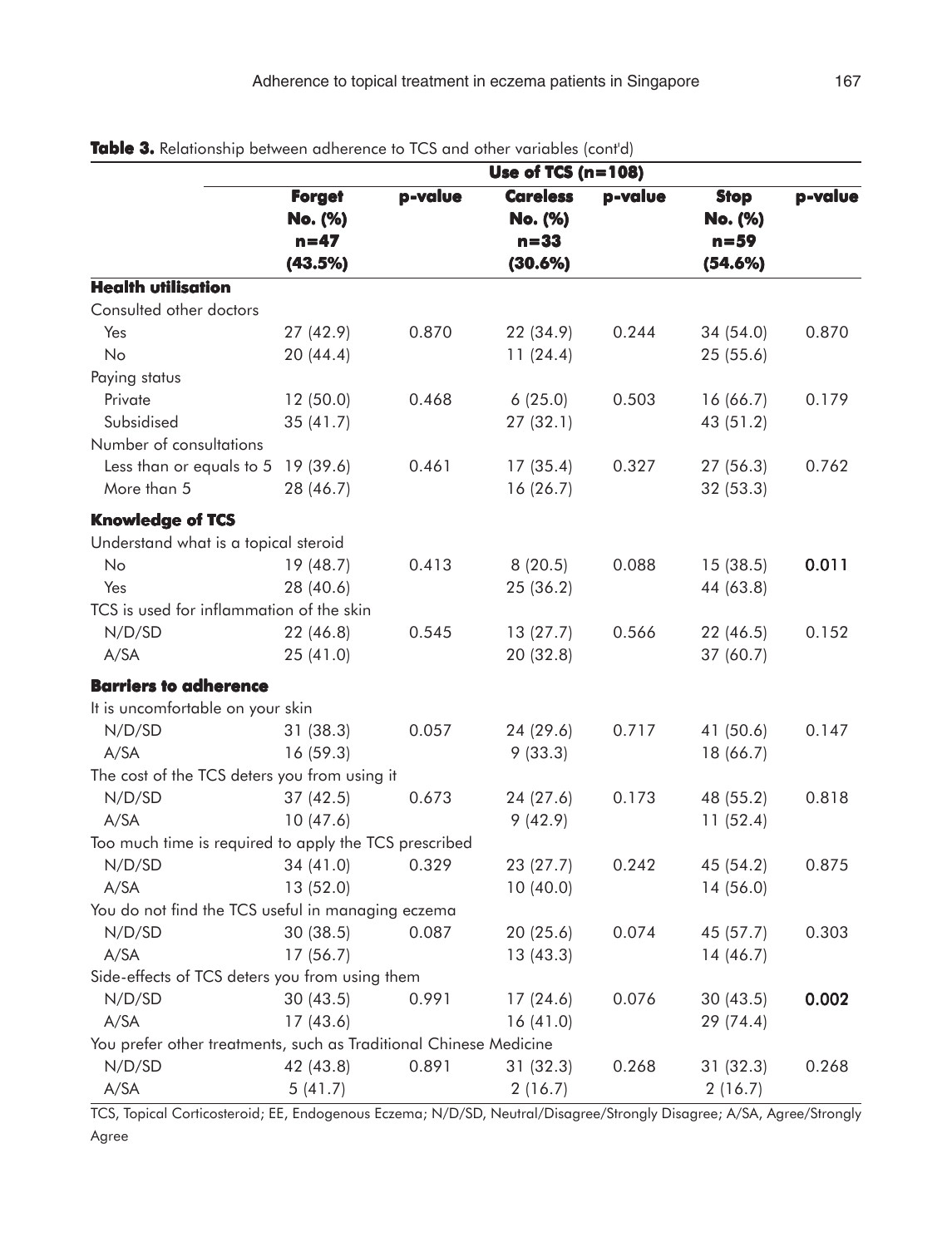|                          |                                  |       |              | <b>Adherence to moisturiser</b> |                                                                                             |       |                        |       |
|--------------------------|----------------------------------|-------|--------------|---------------------------------|---------------------------------------------------------------------------------------------|-------|------------------------|-------|
|                          | <b>Foraet</b>                    |       |              |                                 | p-value Careless p-value Stop p-value Inadequate p-value Undesirable p-value<br>application |       | time of<br>application |       |
|                          | $n=46(46.0)$                     |       | $n=24(24.0)$ | $n = 33(33.0)$                  | $n = 52(52.0)$                                                                              |       | n=12 (12.0)            |       |
|                          | No. (%)                          |       | No. (%)      | No. (%)                         | No. (%)                                                                                     |       | No. (%)                |       |
| <b>Variable</b>          |                                  |       |              |                                 |                                                                                             |       |                        |       |
| <b>Demographics</b>      |                                  |       |              |                                 |                                                                                             |       |                        |       |
| Gender                   |                                  |       |              |                                 |                                                                                             |       |                        |       |
| Females                  | 20(47.6)                         | 0.782 | 10(23.8)     | $0.970$ 8 (19.0) 0.012          | 19 (45.2)                                                                                   | 0.249 | 4(9.5)                 | 0.517 |
| Males                    | 26 (44.8)                        |       | 14(24.1)     | 25(43.1)                        | 33 (56.9)                                                                                   |       | 8(13.8)                |       |
| Age group                |                                  |       |              |                                 |                                                                                             |       |                        |       |
| Non-                     | 34(51.5)                         | 0.123 | 17(25.8)     | 0.566 22 (33.0) 0.921           | 39 (59.1)                                                                                   | 0.048 | 8(12.1)                | 0.959 |
| Geriatric                |                                  |       |              |                                 |                                                                                             |       |                        |       |
| Geriatric                | 12(35.3)                         |       | 7(20.6)      | 11(32.4)                        | 13 (38.2)                                                                                   |       | 4(11.8)                |       |
| Ethnic group             |                                  |       |              |                                 |                                                                                             |       |                        |       |
| Chinese                  | 6(40.0)                          | 0.613 | 2(13.3)      | $0.294$ 3 (20.0) 0.245          | 8(53.3)                                                                                     | 0.911 | 1(6.7)                 | 0.491 |
| Malay/                   | 40 (47.1)                        |       | 22(25.9)     | 30 (35.3)                       | 44 (51.8)                                                                                   |       | 11 (12.9)              |       |
| Indian/Others            |                                  |       |              |                                 |                                                                                             |       |                        |       |
|                          | Main language spoken             |       |              |                                 |                                                                                             |       |                        |       |
| English                  | 24(47.1)                         | 0.828 | 10(19.6)     | 0.294 19 (37.3) 0.356           | 23(45.1)                                                                                    | 0.159 | 5(9.8)                 | 0.491 |
|                          | Chinese/ 22 (44.9)               |       | 14(28.6)     | 14(28.6)                        | 29 (59.2)                                                                                   |       | 7(14.3)                |       |
| Malay/Tamil              |                                  |       |              |                                 |                                                                                             |       |                        |       |
| <b>Educational level</b> |                                  |       |              |                                 |                                                                                             |       |                        |       |
| Primary                  | 11(45.8)                         | 0.985 | 4(16.7)      | 0.335 8 (33.3) 0.968            | 10(41.7)                                                                                    | 0.245 | 3(12.5)                | 0.931 |
| and below                |                                  |       |              |                                 |                                                                                             |       |                        |       |
|                          | Secondary 35 (46.1)              |       | 20(26.3)     | 25 (32.9)                       | 42 (55.3)                                                                                   |       | 9(11.8)                |       |
| and above                |                                  |       |              |                                 |                                                                                             |       |                        |       |
| <b>Medical details</b>   |                                  |       |              |                                 |                                                                                             |       |                        |       |
| Other skin condition     |                                  |       |              |                                 |                                                                                             |       |                        |       |
| No                       | 38 (47.5)                        | 0.547 | 18(22.5)     | 0.482 27 (33.8) 0.750           | 42 (52.5)                                                                                   | 0.841 | 10(12.5)               | 0.758 |
| Yes                      | 8(40.0)                          |       | 6(30.0)      | 6(30.0)                         | 10(50.0)                                                                                    |       | 2(10.0)                |       |
|                          | Other chronic medical problem(s) |       |              |                                 |                                                                                             |       |                        |       |
| No                       | 19(47.5)                         | 0.806 | 7(17.5)      | 0.214 12 (30.0) 0.602           | 21(52.5)                                                                                    | 0.935 | 3(7.5)                 | 0.258 |
| Yes                      | 27(45.0)                         |       | 17(28.3)     | 21 (35.0)                       | 31(51.7)                                                                                    |       | 9(15.0)                |       |
| Nature of EE             |                                  |       |              |                                 |                                                                                             |       |                        |       |
| Xerotic                  | 11(55.0)                         | 0.367 | 5(25.0)      | 0.907 6 (30.0) 0.750            | 4(20.0)                                                                                     | 0.001 | 3(15.0)                | 0.644 |
| Non-                     | 35(43.8)                         |       | 19(23.8)     | 27 (33.8)                       | 48 (60.0)                                                                                   |       | 9(11.3)                |       |
| Xerotic                  |                                  |       |              |                                 |                                                                                             |       |                        |       |
| Severity of EE           |                                  |       |              |                                 |                                                                                             |       |                        |       |
| Clear                    | 4(50.0)                          | 0.056 | 2(25.0)      | 0.995 3 (37.5) 0.848            | 6(75.0)                                                                                     | 0.172 | 0(0.0)                 | 0.530 |
| Almost                   | 32(55.2)                         |       | 14(24.1)     | 20 (34.5)                       | 32(55.2)                                                                                    |       | 8(13.8)                |       |
| clear and mild           |                                  |       |              |                                 |                                                                                             |       |                        |       |
|                          | Moderate 10 (29.4)               |       | 8(23.5)      | 10(29.4)                        | 14(41.2)                                                                                    |       | 4(11.8)                |       |
| and Severe               |                                  |       |              |                                 |                                                                                             |       |                        |       |

| <b>Table 4.</b> Relationship between adherence to moisturisers and other variables (n=100) |  |  |  |  |  |  |  |
|--------------------------------------------------------------------------------------------|--|--|--|--|--|--|--|
|--------------------------------------------------------------------------------------------|--|--|--|--|--|--|--|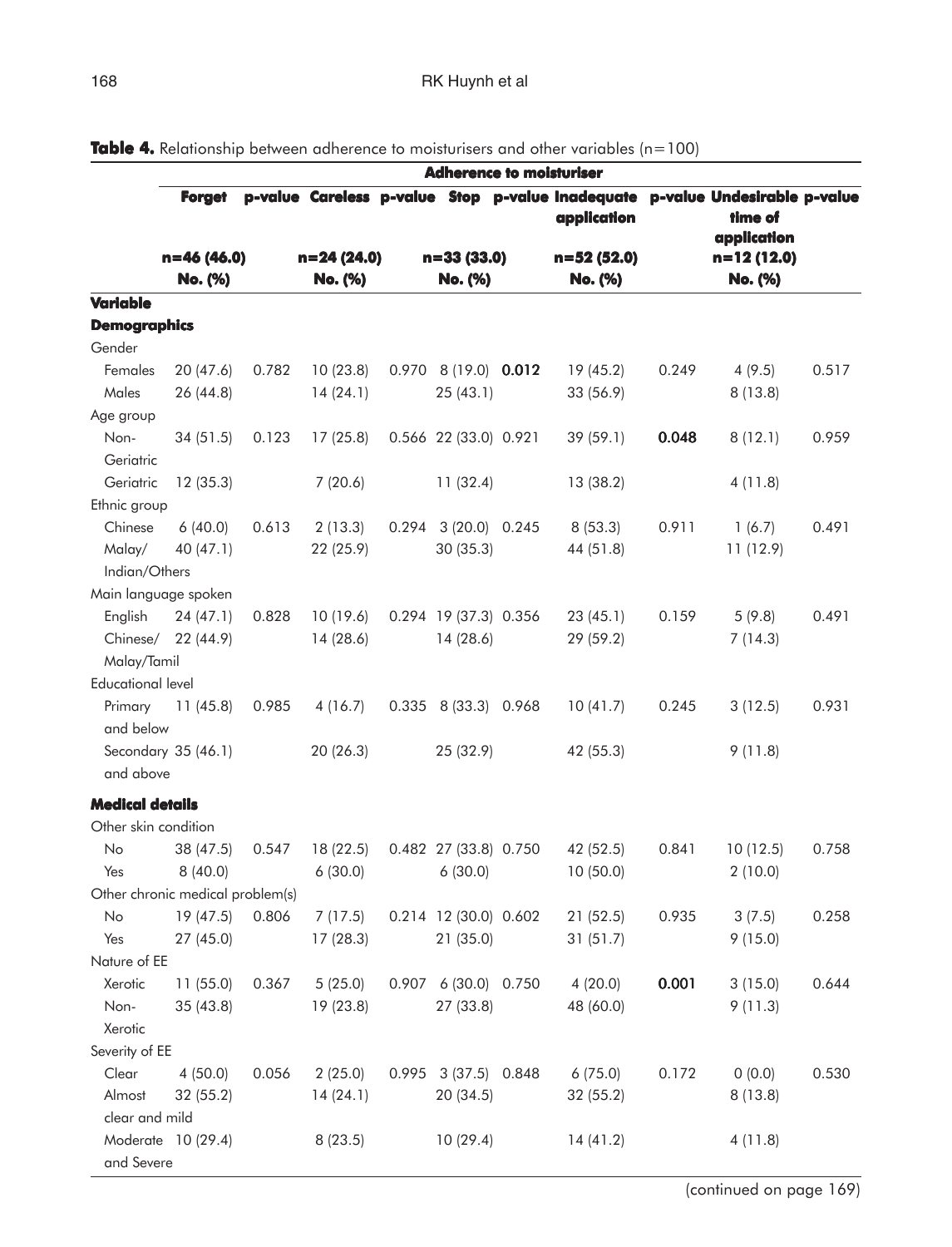|                           |                                                           |       |              | <b>Adherence to moisturiser</b> |                                                                 |       |                                                       |       |
|---------------------------|-----------------------------------------------------------|-------|--------------|---------------------------------|-----------------------------------------------------------------|-------|-------------------------------------------------------|-------|
|                           | <b>Forget</b>                                             |       |              |                                 | p-value Careless p-value Stop p-value Inadequate<br>application |       | p-value Undesirable p-value<br>time of<br>application |       |
|                           | n=46 (46.0)                                               |       | $n=24(24.0)$ | $n = 33(33.0)$                  | $n = 52(52.0)$                                                  |       | n=12 (12.0)                                           |       |
|                           | No. (%)                                                   |       | No. (%)      | No. (%)                         | No. (%)                                                         |       | No. (%)                                               |       |
| Family history of EE      |                                                           |       |              |                                 |                                                                 |       |                                                       |       |
| Yes                       | 32(45.7)                                                  | 0.930 | 11(15.7)     | <b>0.003</b> 26 (37.1) 0.178    | 36(51.4)                                                        | 0.861 | 8(11.4)                                               | 0.788 |
| No                        | 14(46.7)                                                  |       | 13(43.3)     | 7(23.3)                         | 16(53.3)                                                        |       | 4(13.3)                                               |       |
| <b>Health utilisation</b> |                                                           |       |              |                                 |                                                                 |       |                                                       |       |
|                           | Consulted other doctors                                   |       |              |                                 |                                                                 |       |                                                       |       |
| Yes                       | 20(45.5)                                                  | 0.923 | 8(18.2)      | 0.227 12 (27.3) 0.280           | 33 (58.9)                                                       | 0.118 | 3(6.8)                                                | 0.158 |
| No                        | 26(46.4)                                                  |       | 16(28.6)     | 21(37.5)                        | 19 (43.2)                                                       |       | 9(16.1)                                               |       |
| Paying status             |                                                           |       |              |                                 |                                                                 |       |                                                       |       |
| Private                   | 12(50.0)                                                  | 0.652 | 4(16.7)      | 0.335 6 (25.0) 0.339            | 15(62.5)                                                        | 0.238 | 1(4.2)                                                | 0.176 |
|                           | Subsidised 34 (44.7)                                      |       | 20 (26.3)    | 27(35.5)                        | 37(48.7)                                                        |       | 11(14.5)                                              |       |
|                           | Number of consultations                                   |       |              |                                 |                                                                 |       |                                                       |       |
| $\leq 5$                  | 20(47.6)                                                  | 0.782 | 13(31.0)     | 0.166 16 (38.1) 0.356           | 23 (54.8)                                                       | 0.638 | 6(14.3)                                               | 0.543 |
| >5                        | 26 (44.8)                                                 |       | 11(19.0)     | 17(29.3)                        | 29 (50.0)                                                       |       | 6(10.3)                                               |       |
|                           | <b>Knowledge of moisturiser</b>                           |       |              |                                 |                                                                 |       |                                                       |       |
|                           | Moisturiser is used for patients with dry skin            |       |              |                                 |                                                                 |       |                                                       |       |
| N/D/SD                    | 8(32.0)                                                   | 0.105 | 6(24.0)      | 1.000 3 (12.0) 0.010            | 14(56.0)                                                        | 0.644 | 1(4.0)                                                | 0.155 |
| A/SA                      | 38 (50.7)                                                 |       | 18(24.0)     | 30(40.0)                        | 38 (50.7)                                                       |       | 11(14.7)                                              |       |
|                           | Patients with eczema have dry skin                        |       |              |                                 |                                                                 |       |                                                       |       |
| N/D/SD                    | 11(50.0)                                                  | 0.670 | 5(22.7)      | 0.874 7 (31.8) 0.894            | 11(50.0)                                                        | 0.832 | 2(9.1)                                                | 0.634 |
| A/SA                      | 35(44.9)                                                  |       | 19(24.4)     | 26 (23.3)                       | 41 (42.6)                                                       |       | 10(12.8)                                              |       |
|                           | <b>Barriers to adherence</b>                              |       |              |                                 |                                                                 |       |                                                       |       |
|                           | Moisturiser is uncomfortable on the skin                  |       |              |                                 |                                                                 |       |                                                       |       |
| N/D/SD                    | 28 (38.4)                                                 | 0.012 | 16 (21.9)    | $0.423$ 18 (24.7) 0.004         | 35(47.9)                                                        | 0.182 | 11(15.1)                                              | 0.121 |
| A/SA                      | 18 (66.7)                                                 |       | 8(29.6)      | 15(55.6)                        | 17(63.0)                                                        |       | 1(3.7)                                                |       |
|                           | The cost of the moisturiser deters you from using it      |       |              |                                 |                                                                 |       |                                                       |       |
| N/D/SD                    | 38 (49.4)                                                 | 0.578 | 16 (20.8)    | 0.168 23 (29.9) 0.223           | 40 (51.9)                                                       | 0.985 | 67 (87.0)                                             | 0.578 |
| A/SA                      | 8(34.8)                                                   |       | 8(34.8)      | 10(43.5)                        | 12(52.2)                                                        |       | 21 (91.3)                                             |       |
|                           | Too much time is required to apply moisturiser            |       |              |                                 |                                                                 |       |                                                       |       |
| N/D/SD                    | 32(41.0)                                                  | 0.060 | 16(20.5)     | $0.124$ 21 (26.9) 0.015         | 38 (48.7)                                                       | 0.216 | 10(12.8)                                              | 0.634 |
| A/SA                      | 14 (63.6)                                                 |       | 8(36.4)      | 12(54.5)                        | 14 (63.6)                                                       |       | 2(9.1)                                                |       |
|                           | You do not find the moisturiser useful in managing eczema |       |              |                                 |                                                                 |       |                                                       |       |
| N/D/SD                    | 23 (29.9)                                                 | 0.223 | 20(26.0)     | 0.398 23 (29.9) 0.223           | 44 (57.1)                                                       | 0.060 | 8(10.4)                                               | 0.365 |
| A/SA                      | 10(43.5)                                                  |       | 4(17.4)      | 10(43.5)                        | 8(34.8)                                                         |       | 4(17.4)                                               |       |

## **Table 4.** Relationship between adherence to moisturisers and other variables (n=100) (cont'd)

EE, Endogenous Eczema; N/D/SD, Neutral/Disagree/Strongly Disagree; A/SA, Agree/Strongly Agree.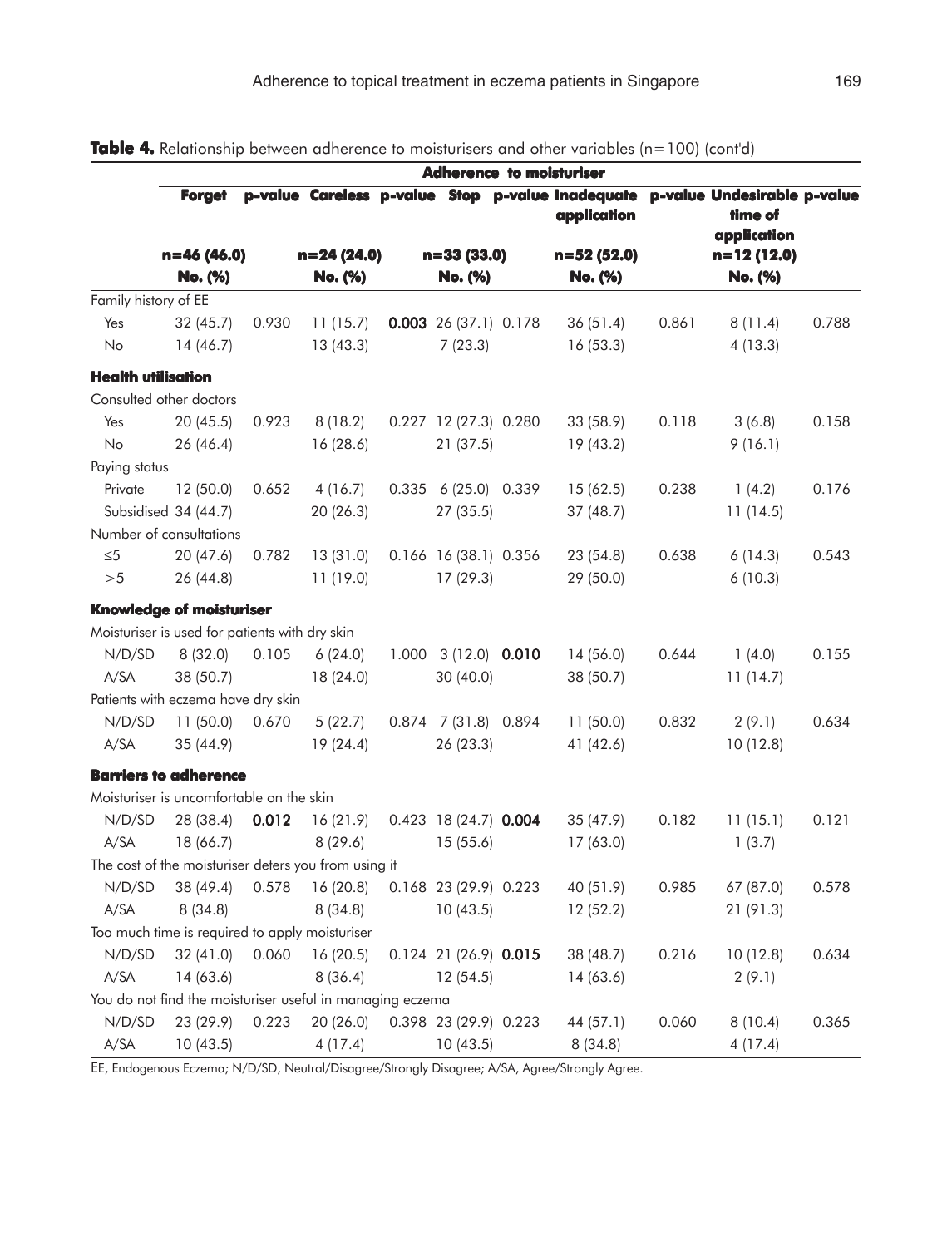|                                 |                                                  |                                                                   |         | <b>Effect on QoL</b> |                                                     |       |
|---------------------------------|--------------------------------------------------|-------------------------------------------------------------------|---------|----------------------|-----------------------------------------------------|-------|
|                                 | <b>For TCS</b>                                   |                                                                   | p-value | p-value              |                                                     |       |
|                                 | $n = 108$                                        |                                                                   |         |                      | $n = 100$                                           |       |
|                                 | No effect at all                                 | Small,                                                            |         | No effect at all     | Small,                                              |       |
|                                 | $n=24$<br>(22.2%)                                | moderate, large,<br>extremely large<br>n=84 (77.8%)               |         | $n=22$<br>(22.0%)    | moderate, large,<br>extremely large<br>n=86 (88.0%) |       |
|                                 | No. (%)                                          | No. (%)                                                           |         | No. (%)              | No. (%)                                             |       |
| <b>Variable</b>                 |                                                  |                                                                   |         |                      |                                                     |       |
| <b>Adherence</b>                |                                                  |                                                                   |         |                      |                                                     |       |
| Forget                          |                                                  |                                                                   |         |                      |                                                     |       |
| Yes                             | 7(14.9)                                          | 40 (85.1)                                                         | 0.108   | 11(23.9)             | 35(76.1)                                            | 0.670 |
| No                              | 17(27.9)                                         | 44 (72.1)                                                         |         | 11(20.4)             | 43 (79.6)                                           |       |
| Careless                        |                                                  |                                                                   |         |                      |                                                     |       |
| Yes                             | 3(9.1)                                           | 30 (90.9)                                                         | 0.029   | 4(16.7)              | 20 (83.3)                                           | 0.469 |
| No                              | 54 (72.0)                                        | 21(28.0)                                                          |         | 18 (23.7)            | 58 (76.3)                                           |       |
| Stop                            |                                                  |                                                                   |         |                      |                                                     |       |
| Yes                             | 12(20.3)                                         | 47 (79.7)                                                         | 0.605   | 6(18.2)              | 27(81.8)                                            | 0.518 |
| No                              | 12(24.5)                                         | 37(75.5)                                                          |         | 16 (23.9)            | 51(76.1)                                            |       |
| Frequency of application        |                                                  |                                                                   |         |                      |                                                     |       |
| Adequate                        | <b>NA</b>                                        |                                                                   |         | 13(27.1)             | 35 (72.9)                                           | 0.238 |
| Inadequate                      |                                                  |                                                                   |         | 9(17.3)              | 43 (82.7)                                           |       |
| Time of application             |                                                  |                                                                   |         |                      |                                                     |       |
| Desirable                       | <b>NA</b>                                        |                                                                   |         | 4(33.3)              | 8(66.7)                                             | 0.312 |
| Undesirable                     |                                                  |                                                                   |         | 18(20.5)             | 70 (79.5)                                           |       |
| <b>Barriers to adherence</b>    |                                                  |                                                                   |         |                      |                                                     |       |
|                                 | It is uncomfortable on your skin                 |                                                                   |         |                      |                                                     |       |
| N/D/SD                          | 23 (28.4)                                        | 58 (71.6)                                                         | 0.008   | 19(26.0)             | 54 (74.0)                                           | 0.110 |
| A/SA                            | 1(3.7)                                           | 26 (96.3)                                                         |         | 3(11.1)              | 24 (88.9)                                           |       |
|                                 | The cost deters you from using it                |                                                                   |         |                      |                                                     |       |
| N/D/SD                          | 22(25.3)                                         | 65 (74.7)                                                         | 0.119   | 20(26.0)             | 57 (74.0)                                           | 0.079 |
| A/SA                            | 2(9.5)                                           | 19 (90.5)                                                         |         | 2(8.7)               | 21 (91.3)                                           |       |
| Too much time is required to it |                                                  |                                                                   |         |                      |                                                     |       |
| N/D/SD                          | 22(26.5)                                         | 61(73.5)                                                          | 0.051   | 22 (28.2)            | 56 (71.8)                                           | 0.005 |
| A/SA                            | 2(8.0)                                           | 23 (92.0)                                                         |         | 0(0.0)               | 22 (100.0)                                          |       |
|                                 | You do not find the it useful in managing eczema |                                                                   |         |                      |                                                     |       |
| N/D/SD                          | 19(24.4)                                         | 59 (75.6)                                                         | 0.389   | 16(20.8)             | 61(79.2)                                            | 0.590 |
| A/SA                            | 5(16.7)                                          | 25 (83.3)                                                         |         | 6(26.1)              | 17(73.9)                                            |       |
|                                 |                                                  | Concerns about the side effects decreases your desire to use them |         |                      |                                                     |       |
| N/D/SD                          | 20(29.0)                                         | 49 (71.0)                                                         | 0.025   | <b>NA</b>            |                                                     |       |
| A/SA                            | 4(10.3)                                          | 35 (89.7)                                                         |         |                      |                                                     |       |

Table 5. Relationship between DLQI and adherence and barriers to adherence to TCS and moisturisers in outpatients

DLQI, Dermatology Quality Life Index; QoL, Quality of Life; TCS, Topical Corticosteroids; N/D/SD, Neutral/Disagree/ Strongly Disagree; A/SA, Agree/Strongly Agree.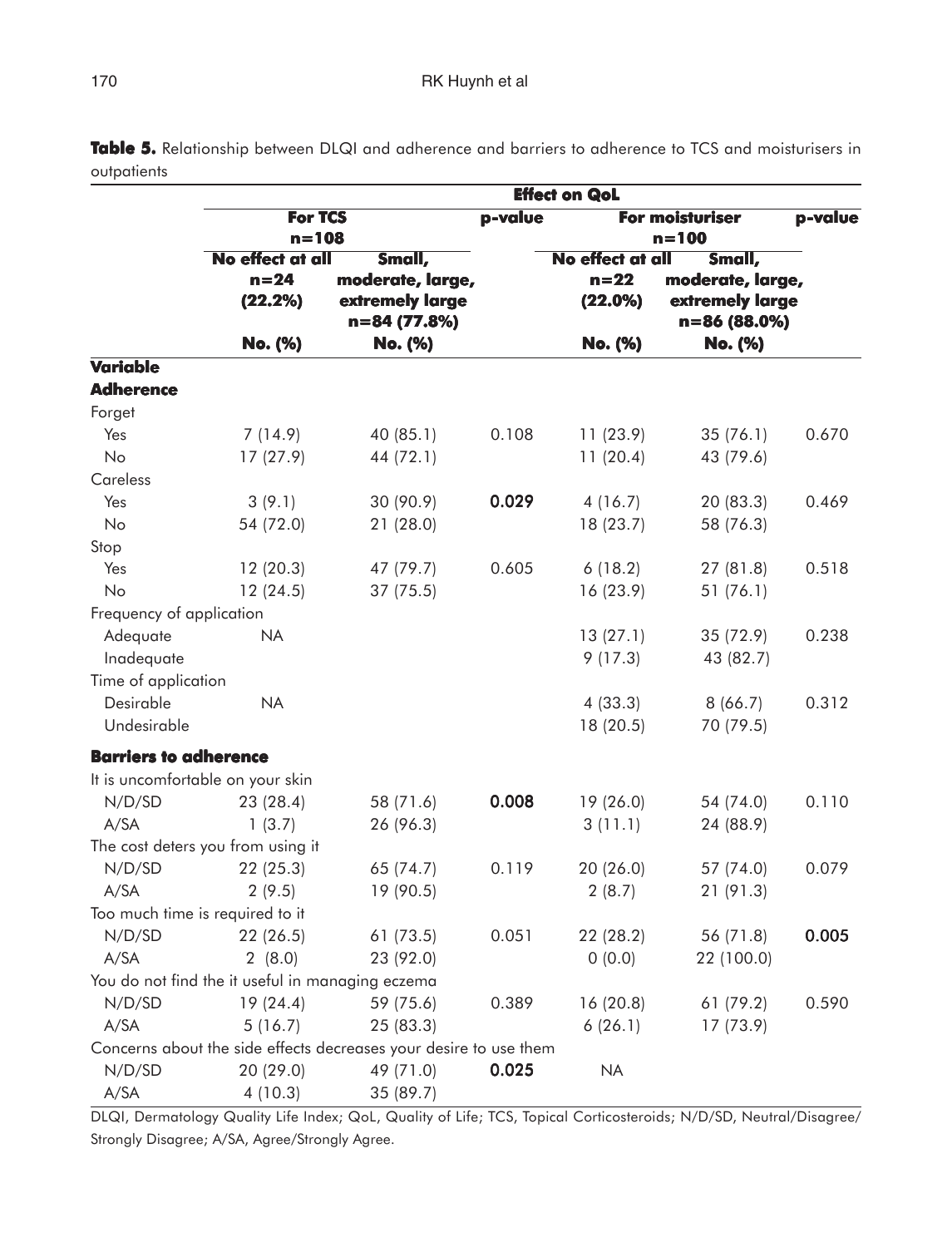Patients without co-existing chronic medical problems tended to be younger patients, and these patients demonstrated lower adherence. Conversely, geriatric patients with co-existing chronic medical problems recognised the value of adherence to medical therapy because of their prior medical encounters. Higher adherence was evident with TCS therapy for these patients as well, as those without co-existing chronic medical problem(s) were more likely to forget to apply TCS (*p*=0.019). This was supported by the finding that there was a higher proportion of the non-geriatric population with no chronic medical illness (19.4% vs. 80.6%, *p*=0.001).

Higher adherence to moisturisers was also demonstrated in patients with xerotic-type eczema, which is understandable as the primary pathology is overt xerosis. As such, inadequate moisturiser application was significantly increased in patients with non-xerotic eczema (p=0.001). Among the non-geriatric population, the majority had nonxerotic eczema (25.0% vs. 63.6%, *p*<0.001). Accordingly, in the geriatric population, with coexisting chronic medical problems and xerotic eczema were both more prevalent, but it is unclear if there is any possible relationship.

Patients view moisturiser therapy in a different light from TCS therapy. Unlike with TCS usage, those with chronic medical problems were not more adherent with moisturiser therapy than those without any chronic medical problems (45.0% vs. 47.5%, *p*=0.806). Instead, males (*p*=0.012) and those who felt that moisturisers were uncomfortable on the skin (*p*=0.004) and that moisturiser application was too time-consuming ( $p=0.025$ ) had a higher chance of stopping moisturisers with subjective improvement. This suggests that those with chronic medical issues perceive TCS as the core component of their treatment regimen while moisturisers are seen as less important. Thus, there is less unidirectional adherence with moisturiser therapy compared to TCS. Lifestyle or personal preferences may have an influence but this may also be a reflection of the fact that TCS typically require a prescription while moisturisers can be bought over-the-counter. Thus, moisturisers may not be perceived as important as TCS in the treatment of EE even

though moisturisers form the basis of maintenance treatment. Alternatively, it can be argued that patients who present at the clinic are more likely to be experiencing acute flares, and the application of TCS is more important than the application of moisturisers in the acute stage relative to when the disease process is in remission, when the usage of moisturiser is more important than TCS. Subsequently, adherence to TCS affected QoL, whereas adherence to moisturiser did not affect QoL.

Finally, the discomfort of moisturisers could be attributed to the hot and humid climate of Singapore.

### *Severity of EE*

In contrast to the findings on adherence to topical treatment in acne<sup>25</sup> and psoriasis<sup>26</sup> patients, we found an absence of correlation between the severity of EE and treatment adherence. This finding reinforces the importance of inculcating and routinely monitoring adherence in all our EE patients regardless of their clinical severity and our pre-conceived notions that it would influence patients' therapeutic adherence.

#### *Steroid phobia*

Topical corticosteroids should only be stopped when the acute flare of EE has subsided completely, and not when only improvement is seen. In fact, it has been shown that twice-weekly use of TCS on "hot spots" after visible clearance of eczema prolongs remission. Of the participants, 36.1% were concerned about the side-effects of TCS, 27.8% of the participants felt that TCS was not useful in managing eczema, and more than half of the patients surveyed had stopped TCS after subjective improvement in their skin condition. The knowledge questions revealed that those who were familiar with TCS, were more likely to be aware of TCS side-effects (80.0% vs. 54.3%, *p*=0.007). Indeed, participants concerned about the sideeffects of TCS were more likely to stop using TCS with subjective improvement in skin condition (*p*=0.002). This could lead to poor symptom control, and eventually lower patient satisfaction. It is well-known that those with steroid phobia tend to be less compliant to TCS.<sup>16,17</sup>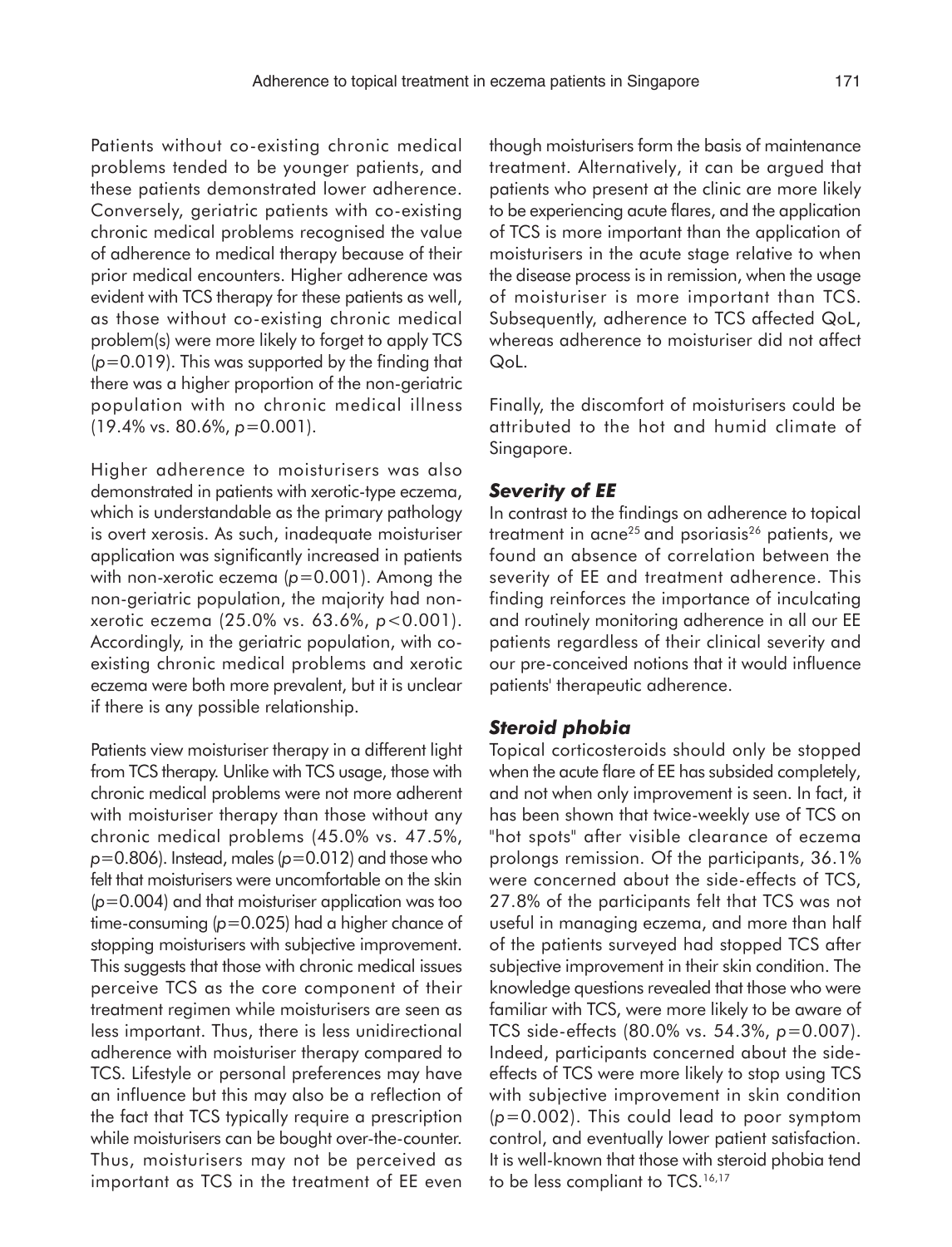Furthermore, those of a higher educational level, defined as secondary level of schooling or higher, were more likely to stop using TCS with subjective improvement (p=0.010). This finding is likely because a higher proportion of those with higher educational levels were familiar with TCS (80.0% vs. 54.3%, *p*=0.007) and were aware of their side effects (92.9% vs. 50.0%, *p*<0.001). The proportion of those affected by EE increased in patients who were concerned about the side effects of TCS and who were less likely to use them (*p*=0.025). Conversely, those with lower educational levels were more likely to engage in unidirectional compliance of the physician's directions without exceptions, as opposed to those with higher educational levels, who stopped TCS therapy on their own when they felt that their skin condition had improved. Further exploration can be given to concordance, which is the collaboration between physician and patient in coming to a consensus on treating the condition together, in this group of patients to improve therapy.<sup>27</sup>

A number of studies have discussed and examined patients who view steroids negatively or are averse to their usage due to knowledge of known TCS side-effects.<sup>16,17</sup> Our study confirms the presence of steroid phobia in Singapore. Proper education of our patients regarding the use of TCS is paramount for optimal management of EE, as using too little or early termination of usage of TCS will lead to less than desirable outcomes.

#### *Limitations*

This study has several limitations. Firstly, we managed to recruit 110 patients from a single centre with EE who met all inclusion criteria and completed the questionnaires. Although the overall response rate (89%) was high, future research should strive to assess a larger number of patients with EE in a multi-centred setting to improve generalisability.

Next, other factors affecting adherence were not studied, such as the patient-prescriber relationship; healthcare system factors, which includes waiting time, patients' beliefs, attitudes and expectations; smoking and alcohol intake; and social support were not assessed. Fear of TCS also can be further explored.

Last but not least, our study used proxy statements to reflect adherence to TCS and moisturiser. A more quantitative approach, such as the use of diaries and weighing of the creams, would have resulted in more accurate and informative data that could have been better studied for correlation to adherence. Studies have shown that patients with dermatological conditions tend to overestimate their adherence, and traditional methods of using questionnaires, dairies and weighing of creams are not as accurate as electronic measures.28-30

## **Conclusion**

Adherence impacts clinical outcomes for EE. However, given the complexity of the disease and variation in disease severity, effective management of both acute episodes and chronic lesions can be difficult. Some factors, such as patient education and effective communication, have been found to impact clinical outcomes. Our results have shown that age, gender, presence of chronic medical problems, level of education, knowledge, concerns and preferences towards TCS and moisturisers were significantly associated with adherence. An important finding was the lack of correlation between disease severity and adherence.

Finally, factors affecting adherence to TCS and moisturisers are different. This underlines the importance of using different approaches to improve compliance for TCS and moisturiser in the treatment of EE. With regard to adherence to TCS, steroid phobia is significant, whereas adherence to moisturiser is associated with lifestyle and personal preferences. In the management of EE, we need to educate our patients on the safe and proper use of TCS. Although the importance of regularly using moisturisers should be continually emphasised to our patients, it appears that therapeutic moisturisers that are pleasant as well as easy to use need to be developed.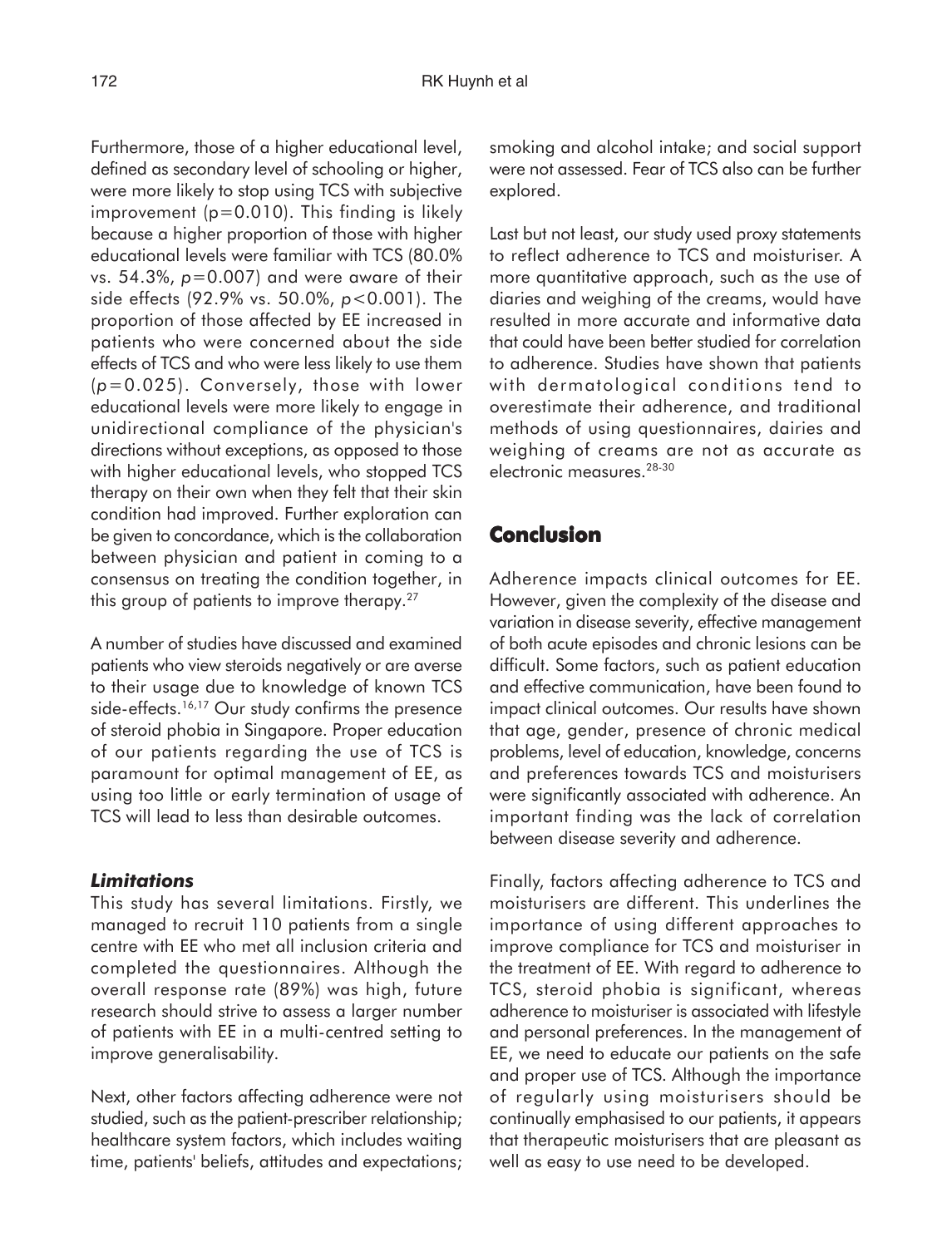### **Acknowledgements**

Undergraduate research opportunities programme by the National University of Singapore, which funded the printing of the questionnaires. We also thank Professor A. Y. Finlay for permission to use the DLQI.

## **References**

- 1. Fowler JF Jr. Addition of nonspecific endogenous eczema to the nomenclature of dermatitis. Arch Dermatol 2008;144:249-50.
- 2. Goh CL, Chua-Ty C, Koh SL. A descriptive profile of eczema in a tertiary dermatological referral centre in Singapore. Ann Acad Med Singapore 1993;22:307-15.
- 3. Baron SE, Cohen SN, Archer CB; British Association of Dermatologists and Royal College of General Practitioners. Guidance on the diagnosis and clinical management of atopic eczema. Clin Exp Dermatol 2012;37 (Suppl 1):S7-S12.
- 4. Thestrup-Pedersen K. Treatment strategies and compliance for the adult patient with atopic eczema. Acta Derm Venereol Suppl (Stockh) 2005;215:36-40.
- 5. Baer AH, Khanna V, Feldman SR. Literature is lacking in discussion of non-adherence in dermatology. J Dermatolog Treat 2010;21:109-10.
- 6. Tan X, Feldman SR, Chang J, Balkrishnan R. Topical drug delivery systems in dermatology: a review of patient adherence issues*.* Expert Opin Drug Deliv 2012;9:1263- 71.
- 7. Yentzer BA, Camacho FT, Young T, Fountain JM, Clark AR, Feldman SR. Good adherence and early efficacy using desonide hydrogel for atopic dermatitis: results from a program addressing patient compliance. J Drugs Dermatol 2010;9:324-9.
- 8. Serup J, Lindblad AK, Maroti M, Kjellgren KI, Niklasson E, Ring L, et al. To follow or not to follow dermatological treatment-a review of the literature. Acta Derm Venereol 2006;86:193-7.
- 9. Cork MJ, Britton J, Butler L, Young S, Murphy R, Keohane SG. Comparison of parent knowledge, therapy utilization and severity of atopic eczema before and after explanation and demonstration of topical therapies by a specialist dermatology nurse. Br J Dermatol 2003; 149:582-9.
- 10. Anstey A. Management of atopic dermatitis: nonadherence to topical therapies in treatment of skin disease and the use of calcineurin inhibitors in difficult eczema. Br J Dermatol 2009;161:219-20.
- 11. Krejci-Manwaring J, Tusa MG, Carroll C, Camacho F, Kaur M, Carr D, et al. Stealth monitoring of adherence to topical medication: adherence is very poor in children with atopic dermatitis. J Am Acad Dermatol 2007;56: 211-6.
- 12. Fischer G. Compliance problems in paediatric atopic eczema. Australas J Dermatol 1996;37 (Suppl 1):S10- S3.
- 13. Hodari KT, Nanton JR, Carroll CL, Feldman SR, Balkrishnan R. Adherence in dermatology: a review of the last 20 years. J Dermatolog Treat 2006;17:136-42.
- 14. Carroll CL, Feldman SR, Camacho FT, Balkrishnan R. Better medication adherence results in greater improvement in severity of psoriasis. Br J Dermatol. 2004;15:895-7.
- 15. Wolf JE Jr. Medication adherence: a key factor in effective management of rosacea. Adv Ther 2001;18: 272-81.
- 16. Aubert-Wastiaux H, Moret L, Le Rhun A, Fontenoy AM, Nguyen JM, Leux C. Topical corticosteroid phobia in atopic dermatitis: a study of its nature, origins and frequency. Br J Dermatol 2011;165:808-14.
- 17. Charman CR, Morris AD, Williams HC. Topical corticosteroid phobia in patients with atopic eczema. Br J Dermatol 2000;142:931-6.
- 18. Broberg A, Kalimo K, Lindblad B, Swanbeck G. Parental education in the treatment of childhood atopic eczema. Acta Derm Venereol1990;70:495-9.
- 19. Grillo M, Gassner L, Marshman G, Dunn S, Hudson P. Pediatric atopic eczema: the impact of an educational intervention. Pediatr Dermatol 2006;23: 428-36.
- 20. Cox H, Lloyd K, Williams H, Arkwright PD, Brown T, Clark C. Emollients, education and quality of life: the RCPCH care pathway for children with eczema. Arch Dis Child 2011;96 (Suppl 2):i19-24.
- 21. Ellis RM, Koch LH, McGuire E, Williams JV. Potential barriers to adherence in pediatric dermatology. Pediatr Dermatol 2011;28:242-4.
- 22. Santer M, Burgess H, Yardley L, Ersser SJ, Lewis-Jones S, Muller I, et al. Managing childhood eczema: qualitative study exploring carers' experiences of barriers and facilitators to treatment adherence. J Adv Nurs 2013;69:2493-501.
- 23. Rehal B, Armstrong AW. Health outcome measures in atopic dermatitis: a systematic review of trends in disease severity and quality-of-life instruments 1985-2010. PLoS One 2011;6:e17520.
- 24. Finlay AY, Khan GK. Dermatology Life Quality Index (DLQI) – a simple practical measure for routine clinical use. Clin Exp Dermatol1994;19:210-6.
- 25. Dréno B, Thiboutot D, Gollnick H, Finlay AY, Layton A, Leyden JJ, et al. Large-scale worldwide observational study of adherence with acne therapy. Int J Dermatol 2010;49:448-56.
- 26. Devaux S, Castela A, Archier E, Gallini A, Joly P, Misery L. Adherence to topical treatment in psoriasis: a systematic literature review. J Eur Acad Dermatol Venereol 2012;26 (Suppl 3):61-7.
- 27. Mullen PD. Compliance becomes concordance. BMJ 1997;314:691-2.
- 28. Balkrishnan R, Carroll CL, Camacho FT, Feldman SR. Electronic monitoring of medication adherence in skin disease: results of a pilot study. J Am Acad Dermatol 2003;49:651-4.
- 29. Tusa MG, Ladd M, Kaur M, Balkrishnan R, Feldman SR. Adapting electronic adherence monitors to standard packages of topical medications. J Am Acad Dermatol 2006;55:886-7.
- 30. Carroll CL, Feldman SR, Camacho FT, Manuel JC, Balkrishnan R. Adherence to topical therapy decreases during the course of an 8-week psoriasis clinical trial: commonly used methods of measuring adherence to topical therapy overestimate actual use. J Am Acad Dermatol 2004;51:212-6. :